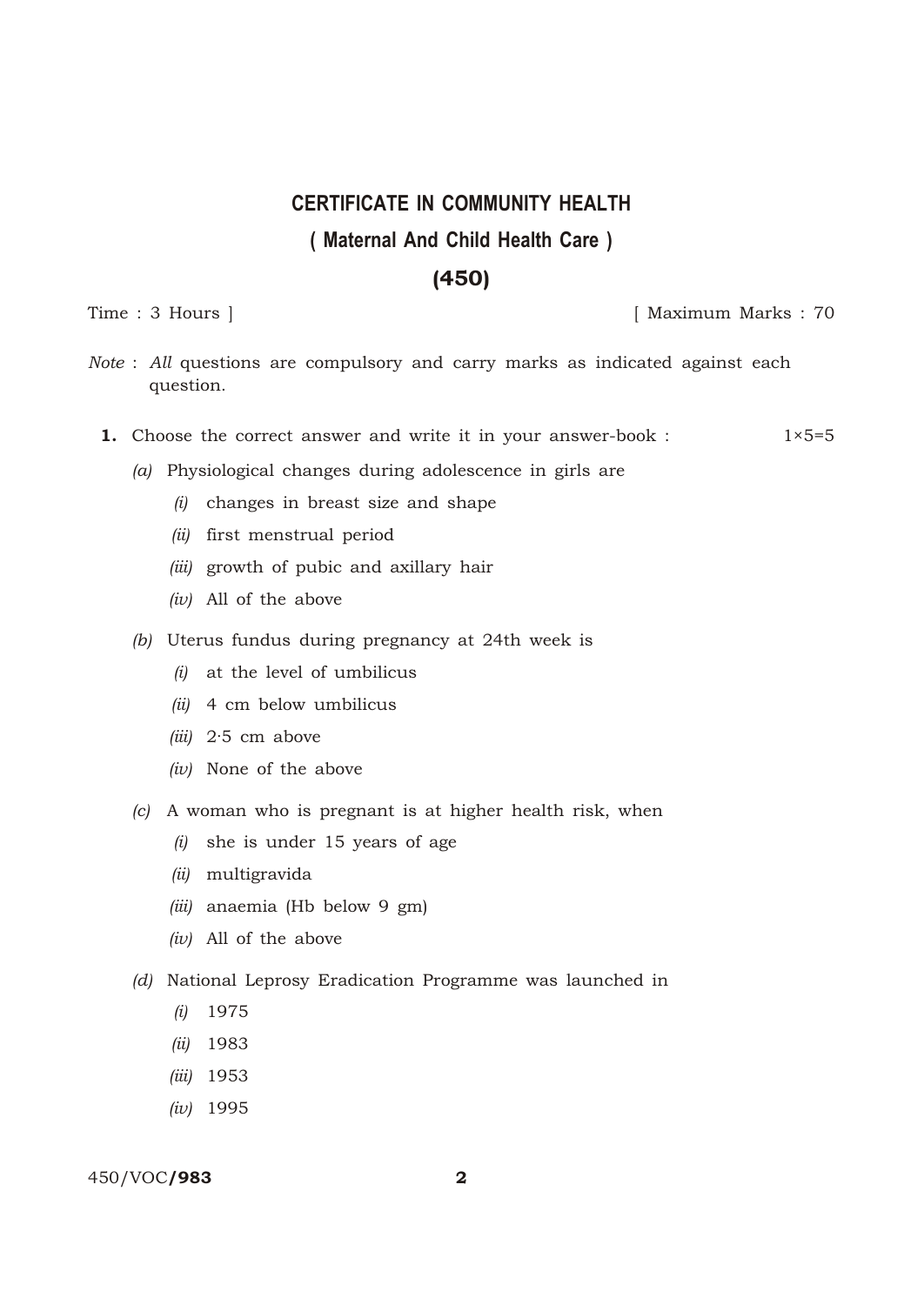- *(e)* Poliovirus is transmitted through
	- *(i)* faeco-oral route
	- *(ii)* blood transmission
	- *(iii)* bite of mosquito
	- *(iv)* None of the above

## **2.** Match the following. Write the correct answer in your answer-book :  $1 \times 5=5$

- *(a)* Syphilis *(i)* Lactoferrin
- *(b)* Treat ment of malaria *(ii)* Blindness
- *(c)* Prevents growth of harmful bacteria in breast milk *(iii)* Sexually transmitted disease
- *(d)* Cervix full dialatation to delivery of baby *(iv)* Chloroquin
- *(e)* Vitamin A deficiency *(v)* Second stage of labour
- **3.** Fill in the blanks. Write the suitable answer in the answer-book :  $1 \times 5 = 5$ 
	- (a) Mother with Rh –ve blood group should be —— to hospital for —
	- *(b)* First dose of DPT vaccine should be given at —— weeks.
	- *(c)* Kangaroo care means skin to —— contact of mother and baby.
	- *(d)* MTP Act came into force from ——.
	- *(e)* Tubectomy is a —— method of family planning.
- 4. Indicate in your answer-book whether the following statements are True (T) or False  $(F)$ :  $1 \times 5=5$ 
	- *(a)* Basal body temperature is higher in post-ovulatory period.
	- *(b)* Abdominal palpation is done to assess foetal condition.
	- *(c)* Third stage of labour is around 15 to 20 minutes.
	- *(d)* Breast-feeding cannot be continued when mother is having malaria or tuberculosis.
	- *(e)* Iodine deficiency in endemic areas can cause goitre.

450/VOC/**983** 3 **3** [ P.T.O.